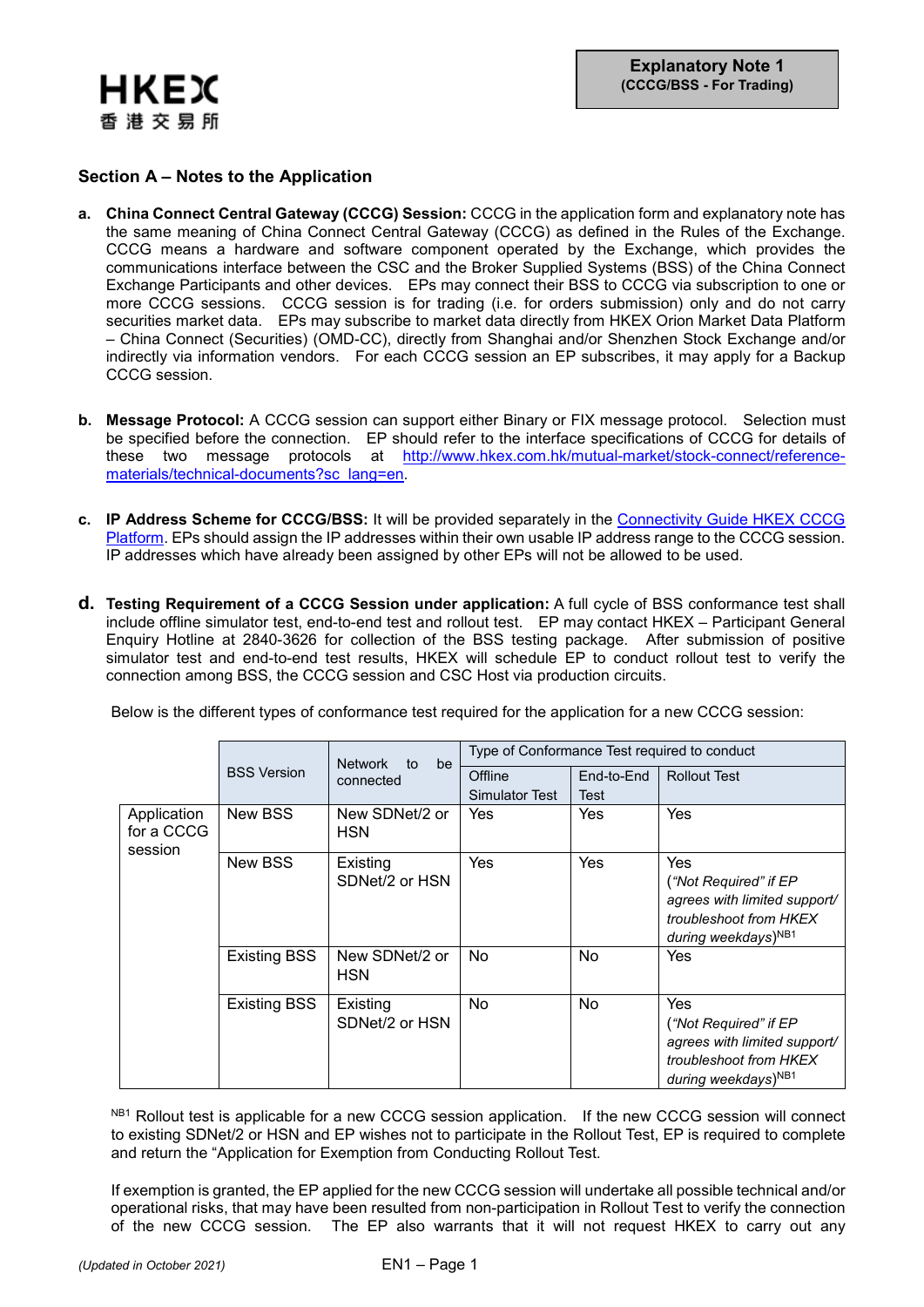troubleshooting or changes in production environment for, and not limited to, server hardware, system software, network setting or network equipment (e.g. circuits, router, switch & firewall), from Monday to Friday in case of failure in connection of the applied CCCG session during initial rollout.

- **e. Rollout the New CCCG Session:** EP may rollout the new CCCG session after successful completion of required test(s), submission of offline simulator test confirmation reply, end-to-end test confirmation reply, execution checklist (if applicable), BSS Declaration and rollout notification to HKEX by giving not less than 1 week in advance notice.
- **f. Relocation of Existing Circuits Connected to BSS:** EP has to inform HKEX by submitting the ["Requisition](https://www.hkex.com.hk/-/media/HKEX-Market/Services/Rules-and-Forms-and-Fees/Forms/Securities-(Stock-Connect)/Trading/Operations/Trading-Device/Requisition_Form_for_Change_of_BSS_Connection_Information_CCCG.pdf?la=en)  [Form for Change of BSS Connection Information for China Connect Central Gateway \(CCCG\)/ China](https://www.hkex.com.hk/-/media/HKEX-Market/Services/Rules-and-Forms-and-Fees/Forms/Securities-(Stock-Connect)/Trading/Operations/Trading-Device/Requisition_Form_for_Change_of_BSS_Connection_Information_CCCG.pdf?la=en)  [Connect Drop-Copy Session"](https://www.hkex.com.hk/-/media/HKEX-Market/Services/Rules-and-Forms-and-Fees/Forms/Securities-(Stock-Connect)/Trading/Operations/Trading-Device/Requisition_Form_for_Change_of_BSS_Connection_Information_CCCG.pdf?la=en) at least 3 trading days prior to the effective date. EP is required to participate in the Rollout Test. If an EP wishes not to participate in the Rollout Test, it is required to complete and return the "Application for Exemption from Conducting Rollout Test". If the exemption is granted, the EP undertakes all possible technical and/or operational risks, that may have been resulted from non-participation in Rollout Test to verify connection of the BSS after relocation. The EP also warrants that it will not request HKEX to carry out any troubleshooting or changes in production environment for, and not limited to, server hardware, system software, network setting or network equipment (e.g. circuits, router, switch & firewall), from Monday to Friday in case of failure in connection of the BSS after the relocation.
- **g. Standard CCCG Throttle Rate Assignment:** One standard CCCG throttle rate provides the throughput of two messages per second. Maximum of 250 standard CCCG throttle rate(s) can be assigned to a CCCG session (including throttle rates acquired from the Exchange and throttle rates subscribed under the China Connect Monthly Throttle Subscription Scheme). CCCG throttle rates are for trading through CSC which cannot be transferred to OTP-C trading device for trading Hong Kong stocks via OTP-C, and vice versa.
- **h. Message Rate Throttling:** All in-bound messages such as order submission, order cancel, etc. are collectively referred to as messages. Messages exceeding the entitled message rate will be rejected and BSS should be able to re-submit the message(s) when necessary. HKEX reserves the right to disconnect a CCCG session, without any further exchange of messages, if that CCCG session is found to be violating the entitled message rate excessively.
- **i. Broker Number Assignment:** EP is required to assign at least one broker number to each CCCG session. EP may request for an additional new broker number(s) for assignment to a CCCG session but the quantity should not be more than the standard throttle rate(s) assigned. Each EP cannot have more than 80 broker numbers in total for all trading devices connected to OTP-C and CSC. One broker number cannot be assigned to multiple CCCG sessions or facilities for trading purpose. HKEX reserves the right to accept or reject the request of additional new broker number without further explanation.
- **j. Circuit and Network Switch Installation:** Dual-circuit connection is required for connecting each CCCG session to CSC. EP can either install dedicated dual circuits for CCCG session(s), or share the same dual circuits of CCCG session(s) with other HKEX applications, depending on the type of network subscription. Please refer to the table below for details. EP should ensure sufficient bandwidth to meet the needs of different HKEX applications, and consider system resiliency.

|                               | Other HKEX applications allowed to share same circuits with CCCG session(s) |        |       |               |       |             |
|-------------------------------|-----------------------------------------------------------------------------|--------|-------|---------------|-------|-------------|
| Type of network subscription  | CC Drop-<br>Copy                                                            | OMD-CC | OCG-C | Drop-<br>Copy | OMD-C | Kill Switch |
| SDNet/2 circuit<br>(i)        |                                                                             |        |       |               |       |             |
| (ii) SDNet/2 ASP connection   |                                                                             |        |       |               |       |             |
| (iii) HSN                     |                                                                             |        |       |               |       |             |
| (iv) HSN Virtual Port Service |                                                                             |        |       |               |       |             |

✓ *allow to share same circuits with CCCG session(s)*

*X not allow to share same circuits with CCCG session(s)*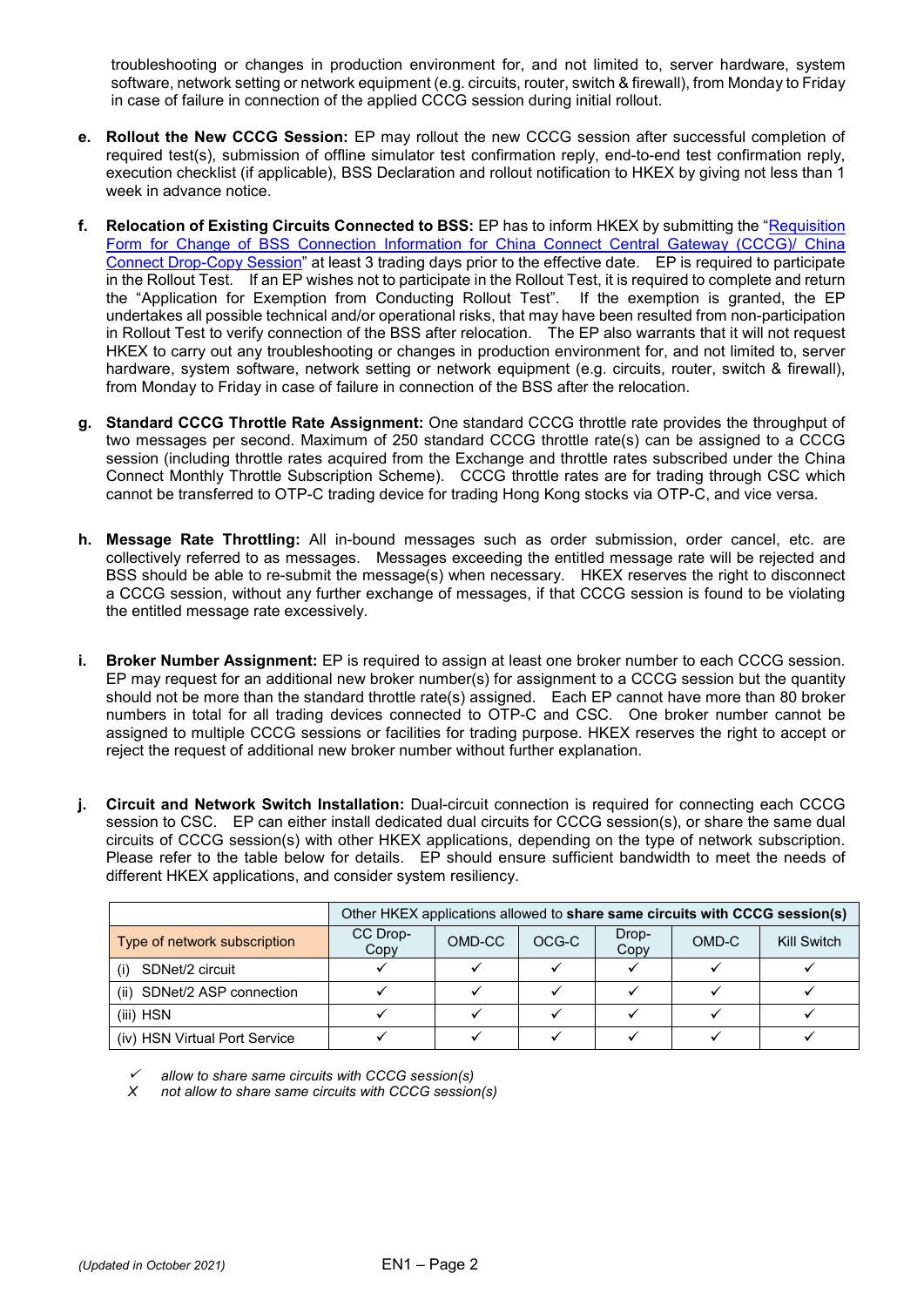Type of network subscription:

(i) via SDNet/2 circuits provided by Accredited Vendor. The contact information of Accredited Vendor is posted at HKEX website

[https://www.hkex.com.hk/Services/Connectivity/SDNet-2/Securities-Trading-\(OTPC-Shanghai-and-](https://www.hkex.com.hk/Services/Connectivity/SDNet-2/Securities-Trading-(OTPC-Shanghai-and-Shenzhen-Connect)?sc_lang=en)[Shenzhen-Connect\)?sc\\_lang=en.](https://www.hkex.com.hk/Services/Connectivity/SDNet-2/Securities-Trading-(OTPC-Shanghai-and-Shenzhen-Connect)?sc_lang=en)

(ii) via SDNet/2 Application Service Provider (ASP) connection provided by ASP. ASP subscribes SDNet/2 circuits from Accredited Vendor, provides shared SDNet/2 circuits connectivity to multiple EPs, and manages the network connectivity on behalf of its service subscribers. However, there is a cap on the number of EPs and turnover market share on each SDNet/2 ASP connection to minimize concentration risk. EP may check with the ASP for details before subscribing to the services. In addition, EP should check with the ASP the circuit number, IP addresses and the installation date in order to fill in the form of Application for China Connect Central Gateway.

For more information on ASP connection, please refer to "Frequently Asked Questions" of SDNet/2 on HKEX website [http://www.hkex.com.hk/Global/Exchange/FAQ/Securities-Market/Trading/SDNET-](http://www.hkex.com.hk/Global/Exchange/FAQ/Securities-Market/Trading/SDNET-2?sc_lang=en)[2?sc\\_lang=en.](http://www.hkex.com.hk/Global/Exchange/FAQ/Securities-Market/Trading/SDNET-2?sc_lang=en)

- (iii) via HKEX Service Network (HSN) provided by HKEX Hosting Services. The contact information of<br>HKEX Hosting Services is posted at HKEX website HKEX Hosting Services is posted at HKEX website [http://www.hkex.com.hk/services/connectivity/hosting-services?sc\\_lang=en.](http://www.hkex.com.hk/services/connectivity/hosting-services?sc_lang=en)
- (iv) via HSN Virtual Port Service provided by HKEX Hosting Services Approved ASP. Multiple EP's trading facilities can be aggregated on the same HSN connection. However, there is a cap on number of EPs and turnover market share on each aggregated HSN connection to minimize concentration risk. EP may check with the HKEX Hosting Services Approved ASP before subscribing to the services. In addition, EP should check with the HKEX Hosting Services Approved ASP circuit number, IP addresses and installation date in order to fill in the form of Application for China Connect Central Gateway.

EP is responsible for arranging with network provider directly for circuits and network switch(es) installation, quotation and billing arrangement. EP should ensure the readiness of circuits and network switch(es) prior to connecting to CCCG session. For further details on network configuration, EP should refer to the [Connectivity Guide HKEX CCCG Platform.](http://www.hkex.com.hk/-/media/hkex-market/mutual-market/stock-connect/reference-materials/technical-documents/cccg-specifications/hkex_cccg_connectivity_guide)

For market data related arrangement, please contact HKEX-IS by sending email to [marketdata@hkex.com.hk.](mailto:marketdata@hkex.com.hk)

- **k. Bandwidth Requirement:** The minimum bandwidth requirement for CCCG session is 60 Kbps/Throttle rate.
- **l. Monthly Fee for CCCG Session/ Backup CCCG Session:** The monthly fee will be charged at amounts depending on the number of standard CCCG throttle rates assigned (including standard CCCG throttle rate acquired from the Exchange and throttle rates subscribed under the China Connect Monthly Throttle Subscription Scheme) to the CCCG session/Backup CCCG session (i.e. low, standard and high capacity) rolled out as at the first trading day of each month. The fee is calculated on a full calendar month basis. A new CCCG session/ Backup CCCG session rolled out on the 2<sup>nd</sup> trading day or afterwards during the month will be charged of the monthly fee in the following month. There will be no refund of CCCG session/ Backup CCCG session fee for the month if the termination is effective during the month. Please refer to Section B – "Fees and Charges" for details of charges.
- **m. Monthly Fee for Standard CCCG Throttle Rate Assigned to CCCG Session:** The monthly fee will be charged base on the number of standard CCCG throttle rate assigned to the CCCG session as at the first trading day of each month. The fee is calculated on a full calendar month basis. There will be no adjustment on the movement of standard CCCG throttle rate during the month. Please refer to Section B – "Fees and Charges" for details of charges.
- **n. Monthly Fee for Standard CCCG Throttle Rate under the China Connect Monthly Throttle Subscription Scheme Assigned to a CCCG Session:** The subscription of China Connect Monthly Throttle and assignment to CCCG session will be charged on a full calendar month basis. Any China Connect Monthly Throttle rate which is being subscribed for less than a full calendar month will nevertheless be charged for a full calendar month. Please refer to Section B – "Fees and Charges" for details of charges.
- **o. Backup Arrangement for CCCG Session:** In order to reduce disruption to the EP's trading operations due to failure of its CCCG/BSS, for each CCCG session, EP may apply for a backup CCCG session for connection from a backup CCCG/BSS in its office or in its business continuity centre by providing a maximum 3 additional IP addresses to HKEX for the same Comp ID. EP can connect to its backup CCCG session via the backup CCCG/BSS and continue trading without prior notification to HKEX. EP should take note that at any time,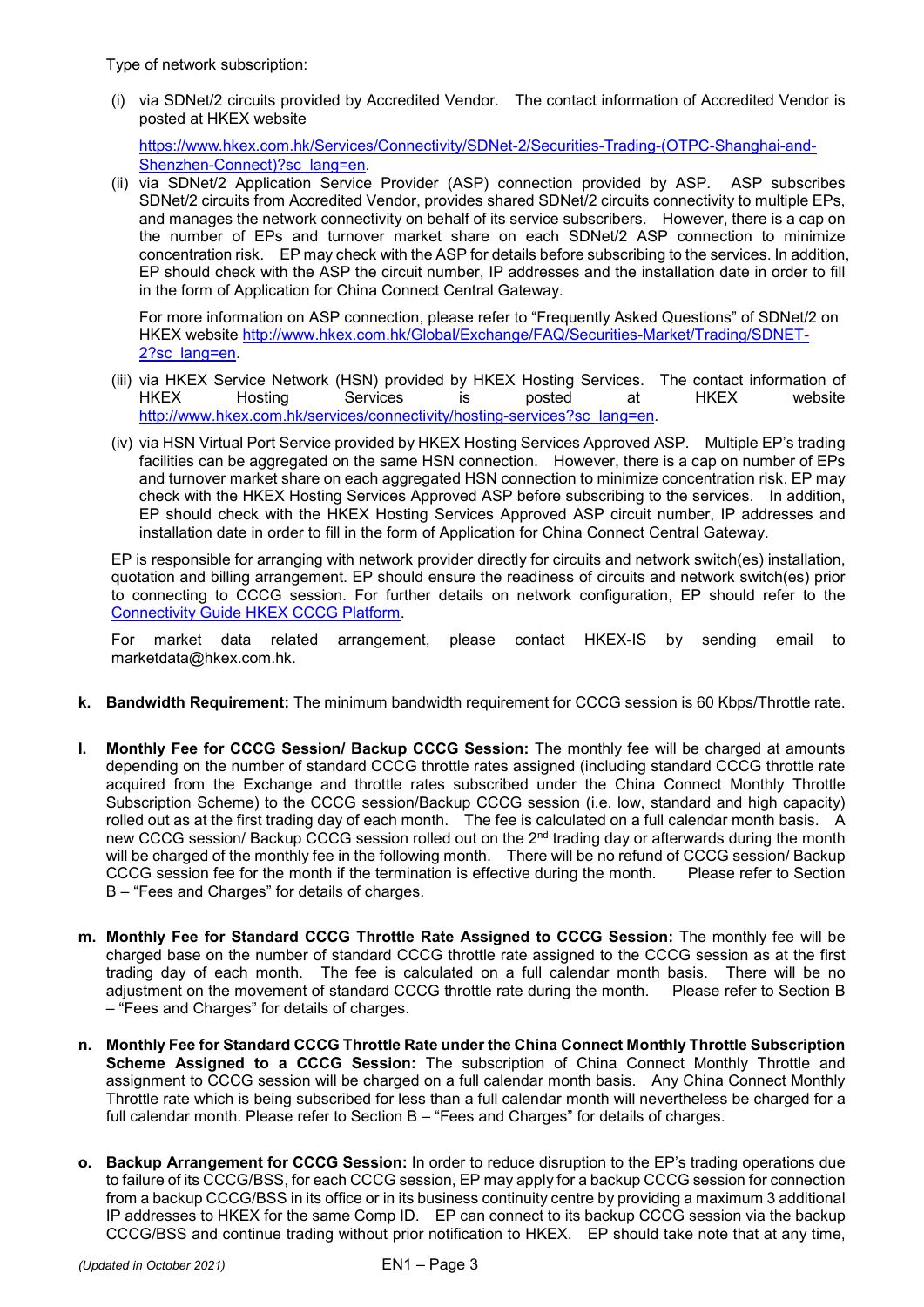only one of the 4 BSS IP addresses (i.e. 1 primary and 3 backup IPs) is allowed to connect by using the assigned Comp ID.

**p. HKEX Orion Market Data Platform – China Connect (Securities) ("OMD-CC") Connection:** EP may choose to receive market data (1) directly from OMD-CC; (2) directly from Shanghai and / or Shenzhen Stock Exchange and/or (3) indirectly via information vendors. If EP chooses the first option, EP needs to sign the Standard Terms and Conditions for Use of China Connect Market Data ("OMD-CC T&C") with HKEX Information Services Limited. Each EP will be given two standard sets of OMD-CC connections under the OMD-CC T&C. Please contact Market Data team by sending email to [MarketData@hkex.com.hk](mailto:marketdata@hkex.com.hk) for more information on OMD-CC and OMD-CC ASP.